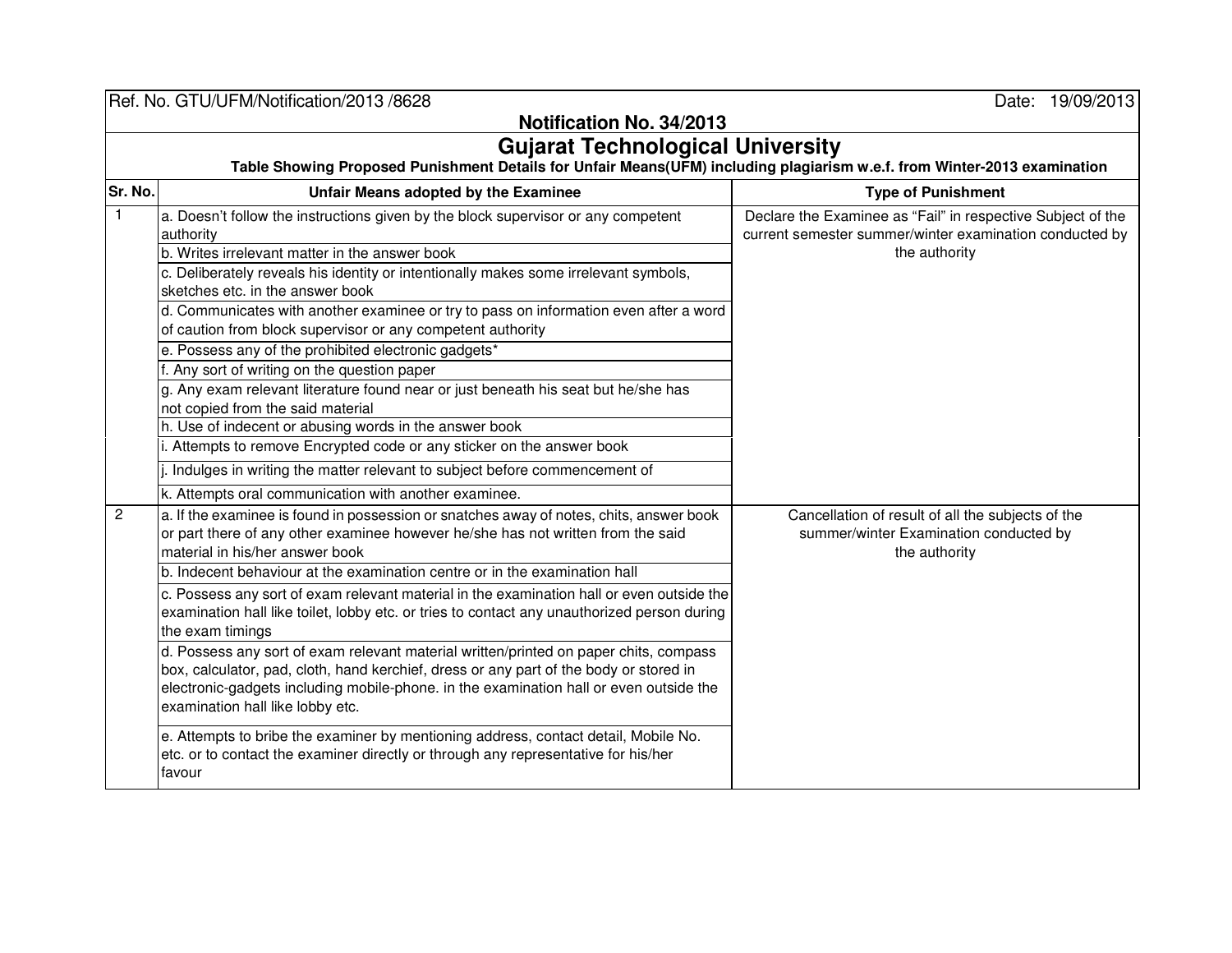| Sr. No. | Unfair Means adopted by the Examinee                                                                                                                                                                                  | <b>Type of Punishment</b>                                                                                                                                                                                                                                                                                                                                                                                                                                                                                                                                                                                                                                                                                                                                                                                                                                                                                                                                                                                                                                                                                                                                                                                                                                                                                                                                                                         |
|---------|-----------------------------------------------------------------------------------------------------------------------------------------------------------------------------------------------------------------------|---------------------------------------------------------------------------------------------------------------------------------------------------------------------------------------------------------------------------------------------------------------------------------------------------------------------------------------------------------------------------------------------------------------------------------------------------------------------------------------------------------------------------------------------------------------------------------------------------------------------------------------------------------------------------------------------------------------------------------------------------------------------------------------------------------------------------------------------------------------------------------------------------------------------------------------------------------------------------------------------------------------------------------------------------------------------------------------------------------------------------------------------------------------------------------------------------------------------------------------------------------------------------------------------------------------------------------------------------------------------------------------------------|
| 3       | a. Indulges in unfair practice outside the examination hall by any means                                                                                                                                              | Cancellation of result of all the subjects of the<br>summer/winter examination and debarred to appear in next<br>summer/winter all examinations to be conducted by the                                                                                                                                                                                                                                                                                                                                                                                                                                                                                                                                                                                                                                                                                                                                                                                                                                                                                                                                                                                                                                                                                                                                                                                                                            |
|         | b. copied from the subject exam relevant material, Scribble on chits, compass box,<br>calculator, pad, cloth, hand kerchief, dress or any part of the body or stored in<br>electronic-gadgets including mobile-phone. | authority.<br>#In addition to above punishment for 3N case, the following<br>punishment will also be imposed by the committee.<br>Depending upon the intensity of Mass copy reported by<br>the examiner and same is evaluated by panel of experts as well<br>as UFM committee, GTU will impose following penalty.<br>(A) A show cause notice will be issued to those employee of<br>exam centre and allotted the duty by the centre in-charge on<br>behalf of the university like - Jr. supervisor, Sr. Supervisor as<br>well as centre in-charge where mass copy is proved and also<br>de-reorganization of the faculty if committee does not accept<br>his/her explanation/clarification against show cause notice.<br>(B) Financial Punishment : -<br>University will also penalise financially to the institution<br>depending upon the nature of malpractice, depending upon<br>the no. of students found guilty of mass copy or other<br>malpractice.<br>(a) Rs. 1000 per student if caught for the first time.<br>(b) Rs. 5000 per student if institute indulged second time.<br>(c) Rs. 10000 per student if institute indulged more than<br>two times.<br>Note: In case it is required by the university to continue the<br>institute as an exam centre then institute will be required to<br>install CCTV and submission of DVD along with GTU observer<br>after every session of Exam. |
|         | c. Indulge in exchange of answer book, supplementary with other examinee                                                                                                                                              |                                                                                                                                                                                                                                                                                                                                                                                                                                                                                                                                                                                                                                                                                                                                                                                                                                                                                                                                                                                                                                                                                                                                                                                                                                                                                                                                                                                                   |
|         | d. Copied from another examinee or deliberately allows other examinee to copy<br>from his own answer book or pass on the exam relevant material or literature in any<br>form to another examinee in exam hall         |                                                                                                                                                                                                                                                                                                                                                                                                                                                                                                                                                                                                                                                                                                                                                                                                                                                                                                                                                                                                                                                                                                                                                                                                                                                                                                                                                                                                   |
|         | e. If the examiner find some written/printed papers etc.of exam related material<br>from the answer book of an examinee                                                                                               |                                                                                                                                                                                                                                                                                                                                                                                                                                                                                                                                                                                                                                                                                                                                                                                                                                                                                                                                                                                                                                                                                                                                                                                                                                                                                                                                                                                                   |
|         | f. Attempts to get rid of or to destroy any kind of exam relevant prohibited material<br>with which he is caught or helps other in such an act                                                                        |                                                                                                                                                                                                                                                                                                                                                                                                                                                                                                                                                                                                                                                                                                                                                                                                                                                                                                                                                                                                                                                                                                                                                                                                                                                                                                                                                                                                   |
|         | g. Examinee is found to throw away his answer book, supplementary, question<br>paper, practical job or part there of                                                                                                  |                                                                                                                                                                                                                                                                                                                                                                                                                                                                                                                                                                                                                                                                                                                                                                                                                                                                                                                                                                                                                                                                                                                                                                                                                                                                                                                                                                                                   |
|         | h. If examinee is found to have torn the answer book, question paper, any other<br>exam related material or part there of his/her own or other examinee                                                               |                                                                                                                                                                                                                                                                                                                                                                                                                                                                                                                                                                                                                                                                                                                                                                                                                                                                                                                                                                                                                                                                                                                                                                                                                                                                                                                                                                                                   |
|         | i. if the examiner reports that in the examinee's answer book is written with more<br>than one type of hand writing                                                                                                   |                                                                                                                                                                                                                                                                                                                                                                                                                                                                                                                                                                                                                                                                                                                                                                                                                                                                                                                                                                                                                                                                                                                                                                                                                                                                                                                                                                                                   |
|         | j. if the examiner reports about missing pages or additional pages in the answer<br>book of examinee                                                                                                                  |                                                                                                                                                                                                                                                                                                                                                                                                                                                                                                                                                                                                                                                                                                                                                                                                                                                                                                                                                                                                                                                                                                                                                                                                                                                                                                                                                                                                   |
|         | k. If the examinee obstruct the process of conducting the examination in any way                                                                                                                                      |                                                                                                                                                                                                                                                                                                                                                                                                                                                                                                                                                                                                                                                                                                                                                                                                                                                                                                                                                                                                                                                                                                                                                                                                                                                                                                                                                                                                   |
|         | I. if examinee try to destroy the evidence by chewing the chit or in any other manner,<br>which was found in his possession during examination                                                                        |                                                                                                                                                                                                                                                                                                                                                                                                                                                                                                                                                                                                                                                                                                                                                                                                                                                                                                                                                                                                                                                                                                                                                                                                                                                                                                                                                                                                   |
|         | m. If examinee attempt to bribe by way of Keeping currency notes in his/her answer<br>book                                                                                                                            |                                                                                                                                                                                                                                                                                                                                                                                                                                                                                                                                                                                                                                                                                                                                                                                                                                                                                                                                                                                                                                                                                                                                                                                                                                                                                                                                                                                                   |
|         | n#. if the examination committee is satisfied from the report of the examiner that the<br>candidate have copied from one another or from any other sources or involving in<br>mass copying during the examination     |                                                                                                                                                                                                                                                                                                                                                                                                                                                                                                                                                                                                                                                                                                                                                                                                                                                                                                                                                                                                                                                                                                                                                                                                                                                                                                                                                                                                   |
| 4       | a. if examinee obstructs/threatens or orally assault the block supervisor or any                                                                                                                                      | Cancellation of result of all the subjects of the current<br>semester examination and debarred to appear from next<br>three summer/winter all examinations to be conducted by the<br>authority                                                                                                                                                                                                                                                                                                                                                                                                                                                                                                                                                                                                                                                                                                                                                                                                                                                                                                                                                                                                                                                                                                                                                                                                    |
|         | b. Tries to bring duly written answer book or supplementary from outside                                                                                                                                              |                                                                                                                                                                                                                                                                                                                                                                                                                                                                                                                                                                                                                                                                                                                                                                                                                                                                                                                                                                                                                                                                                                                                                                                                                                                                                                                                                                                                   |
|         | c. If the examinee carries away an answer book, supplementary or practical job or<br>part thereof outside the exam hall                                                                                               |                                                                                                                                                                                                                                                                                                                                                                                                                                                                                                                                                                                                                                                                                                                                                                                                                                                                                                                                                                                                                                                                                                                                                                                                                                                                                                                                                                                                   |
|         | d. Leaves the examination hall without submitting his answer book or tries to destroy it                                                                                                                              |                                                                                                                                                                                                                                                                                                                                                                                                                                                                                                                                                                                                                                                                                                                                                                                                                                                                                                                                                                                                                                                                                                                                                                                                                                                                                                                                                                                                   |